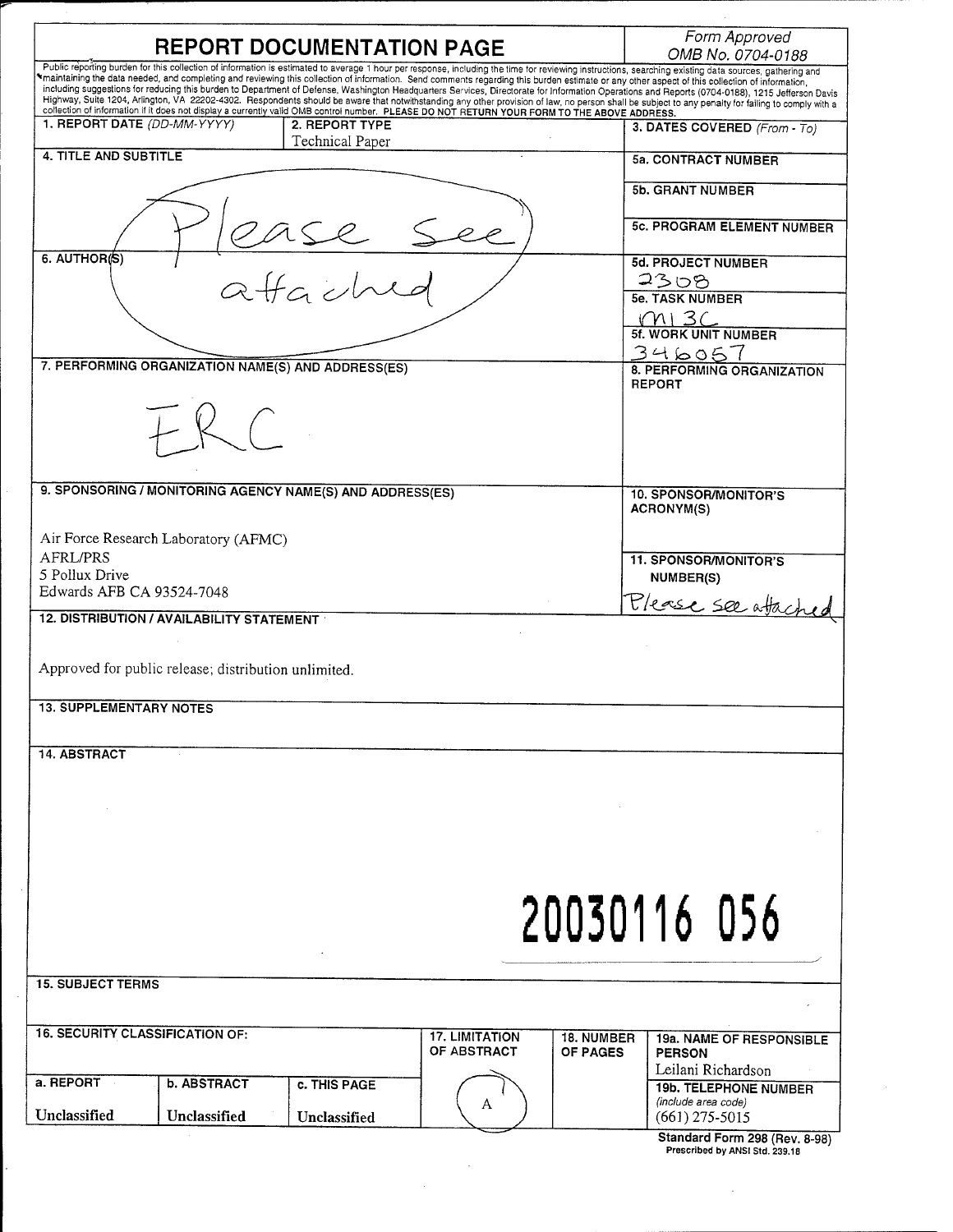| MEMORANDUM FOR PR (In-House Contractor/In-House Publication)<br>FROM: PROI (TI) (STINFO)                                                                                                                                                                                                                                                       | 29 February 2000                                                                                                                                                                                                                                                                               |
|------------------------------------------------------------------------------------------------------------------------------------------------------------------------------------------------------------------------------------------------------------------------------------------------------------------------------------------------|------------------------------------------------------------------------------------------------------------------------------------------------------------------------------------------------------------------------------------------------------------------------------------------------|
| SUBJECT: Authorization for Release of Technical Information, Control Number: AFRL-PR-ED-TP-2000-039<br>Chehroudi, B. (ERC), Badakshan, A., Cohn, R., Talley, D., "Injection of Cryogenic Jets into Subcritical<br>and Supercritical Environments"                                                                                              |                                                                                                                                                                                                                                                                                                |
| 4 <sup>th</sup> International Symposium on Liquid Space Propulsion<br>Lampoldshausen, Germany, 13-15 Mar 2000 (Absolute Deadline: 09 Mar 2000)                                                                                                                                                                                                 | (Statement A)                                                                                                                                                                                                                                                                                  |
| 1. This request has been reviewed by the Foreign Disclosure Office for: a.) appropriateness of distribution statement,<br>b.) military/national critical technology, c.) export controls or distribution restrictions,<br>d.) appropriateness for release to a foreign nation, and e.) technical sensitivity and/or economic sensitivity.      |                                                                                                                                                                                                                                                                                                |
|                                                                                                                                                                                                                                                                                                                                                |                                                                                                                                                                                                                                                                                                |
| 2. This request has been reviewed by the Public Affairs Office for: a.) appropriateness for public release<br>and/or b) possible higher headquarters review.                                                                                                                                                                                   |                                                                                                                                                                                                                                                                                                |
|                                                                                                                                                                                                                                                                                                                                                |                                                                                                                                                                                                                                                                                                |
| 3. This request has been reviewed by the STINFO for: a.) changes if approved as amended,<br>b.) appropriateness of distribution statement, c.) military/national critical technology, d.) economic sensitivity,<br>e.) parallel review completed if required, and f.) format and completion of meeting clearance form if required<br>Comments: |                                                                                                                                                                                                                                                                                                |
|                                                                                                                                                                                                                                                                                                                                                |                                                                                                                                                                                                                                                                                                |
|                                                                                                                                                                                                                                                                                                                                                | Date $\frac{1}{2}$ and $\frac{1}{2}$ and $\frac{1}{2}$ and $\frac{1}{2}$ and $\frac{1}{2}$ and $\frac{1}{2}$ and $\frac{1}{2}$ and $\frac{1}{2}$ and $\frac{1}{2}$ and $\frac{1}{2}$ and $\frac{1}{2}$ and $\frac{1}{2}$ and $\frac{1}{2}$ and $\frac{1}{2}$ and $\frac{1}{2}$ and $\frac{1}{$ |
| 4. This request has been reviewed by PR for: a.) technical accuracy, b.) appropriateness for audience, c.)<br>appropriateness of distribution statement, d.) technical sensitivity and economic sensitivity, e.) military/<br>national critical technology, and f.) data rights and patentability<br>Comments:                                 |                                                                                                                                                                                                                                                                                                |
| and the company of the company of the company of the company of the company of the company of the company of the                                                                                                                                                                                                                               | APPROVED/APPROVED AS AMENDED/DISAPPROVED                                                                                                                                                                                                                                                       |
|                                                                                                                                                                                                                                                                                                                                                |                                                                                                                                                                                                                                                                                                |

 $\label{eq:2} \begin{array}{l} \frac{1}{\sqrt{2}}\left( \frac{1}{\sqrt{2}}\right) \left( \frac{1}{\sqrt{2}}\right) \left( \frac{1}{\sqrt{2}}\right) \left( \frac{1}{\sqrt{2}}\right) \left( \frac{1}{\sqrt{2}}\right) \left( \frac{1}{\sqrt{2}}\right) \left( \frac{1}{\sqrt{2}}\right) \left( \frac{1}{\sqrt{2}}\right) \left( \frac{1}{\sqrt{2}}\right) \left( \frac{1}{\sqrt{2}}\right) \left( \frac{1}{\sqrt{2}}\right) \left( \frac{1}{\sqrt{2}}\right) \left( \$ 

ROBERT C. CORLEY (Date) Senior Scientist (Propulsion) Propulsion Directorate

 $\sim 10^7$ 

 $2308$ M $3$ C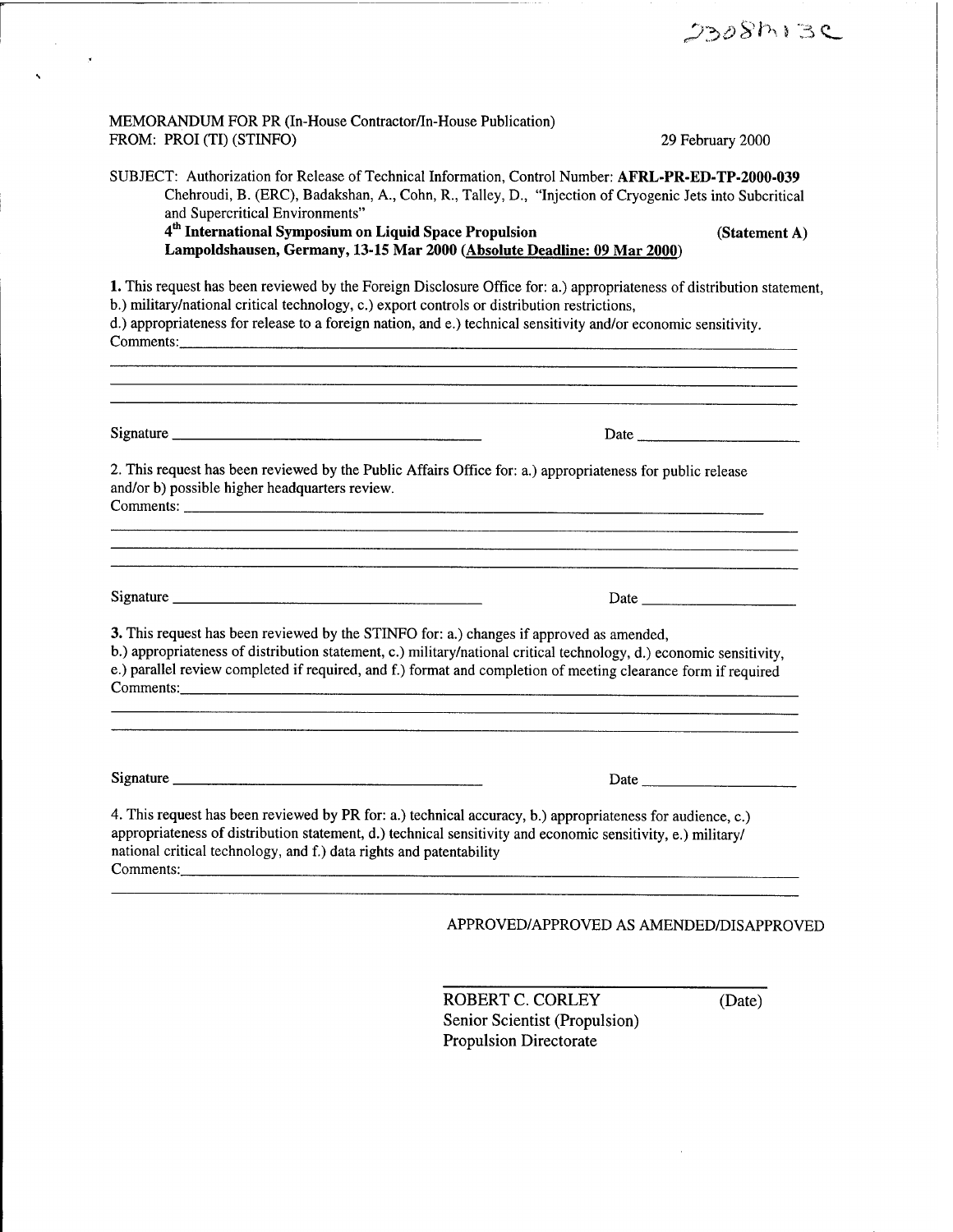

Fourth International Symposium on Liquid Space Propulsion March 13 - 15, 2000



Injection of Cryogenic Jets into Subcritical and Supercritical Environments:

B. Chehroudi, A. Badakshan, R. Cohn, and D. Talley Supercritical N<sub>2</sub> Jet

Subcritical N<sub>2</sub> Jet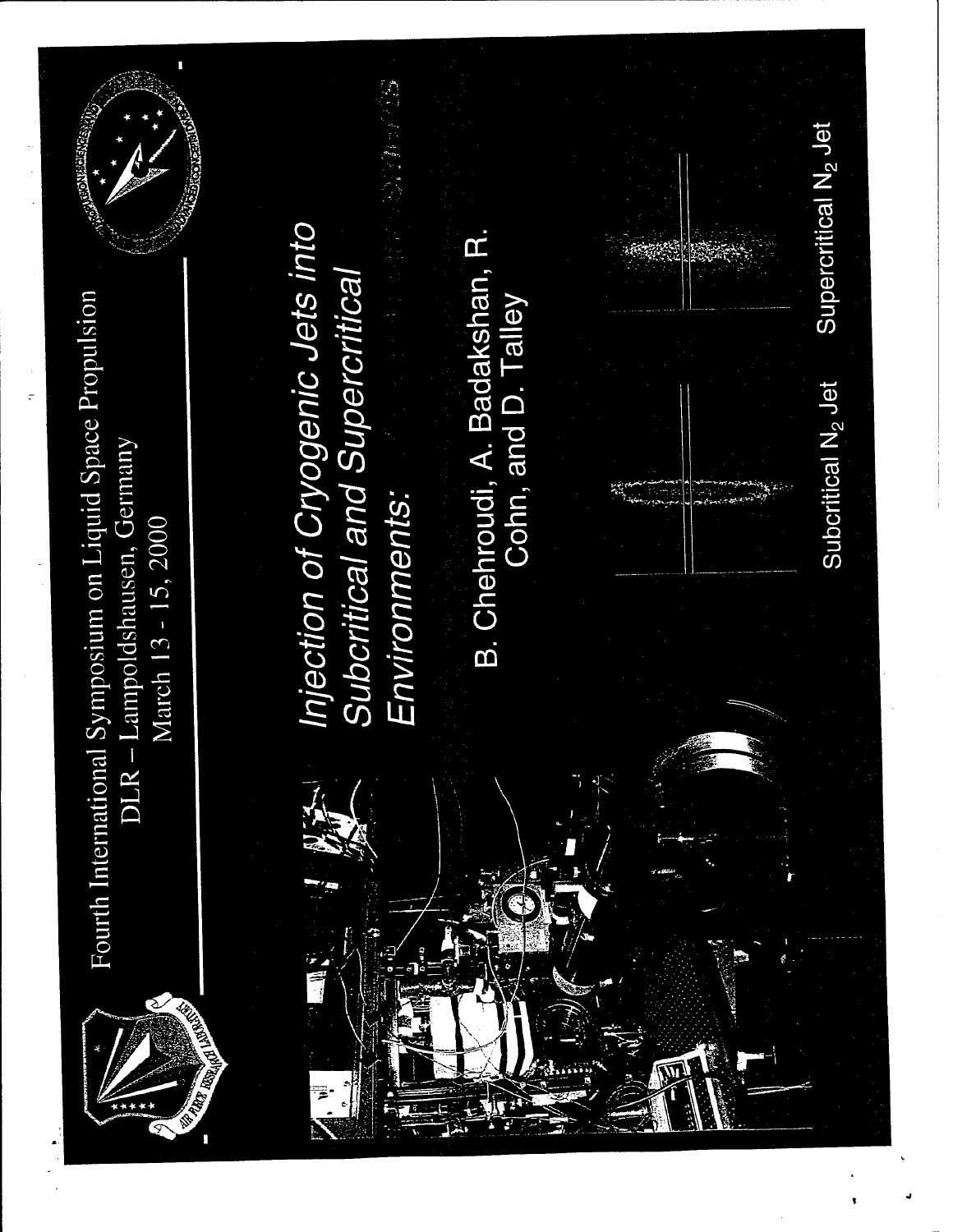### Objectives

#### AFRL

#### Overall

Determine the mechanisms which control the breakup, transport, mixing, and combustion of suband super-critical droplets, jets, and sprays.

## This Presentation

and supercritical cryogenic jets using quantitative Raman subcritical structure of  $\frac{1}{10}$ **Determine** imaging.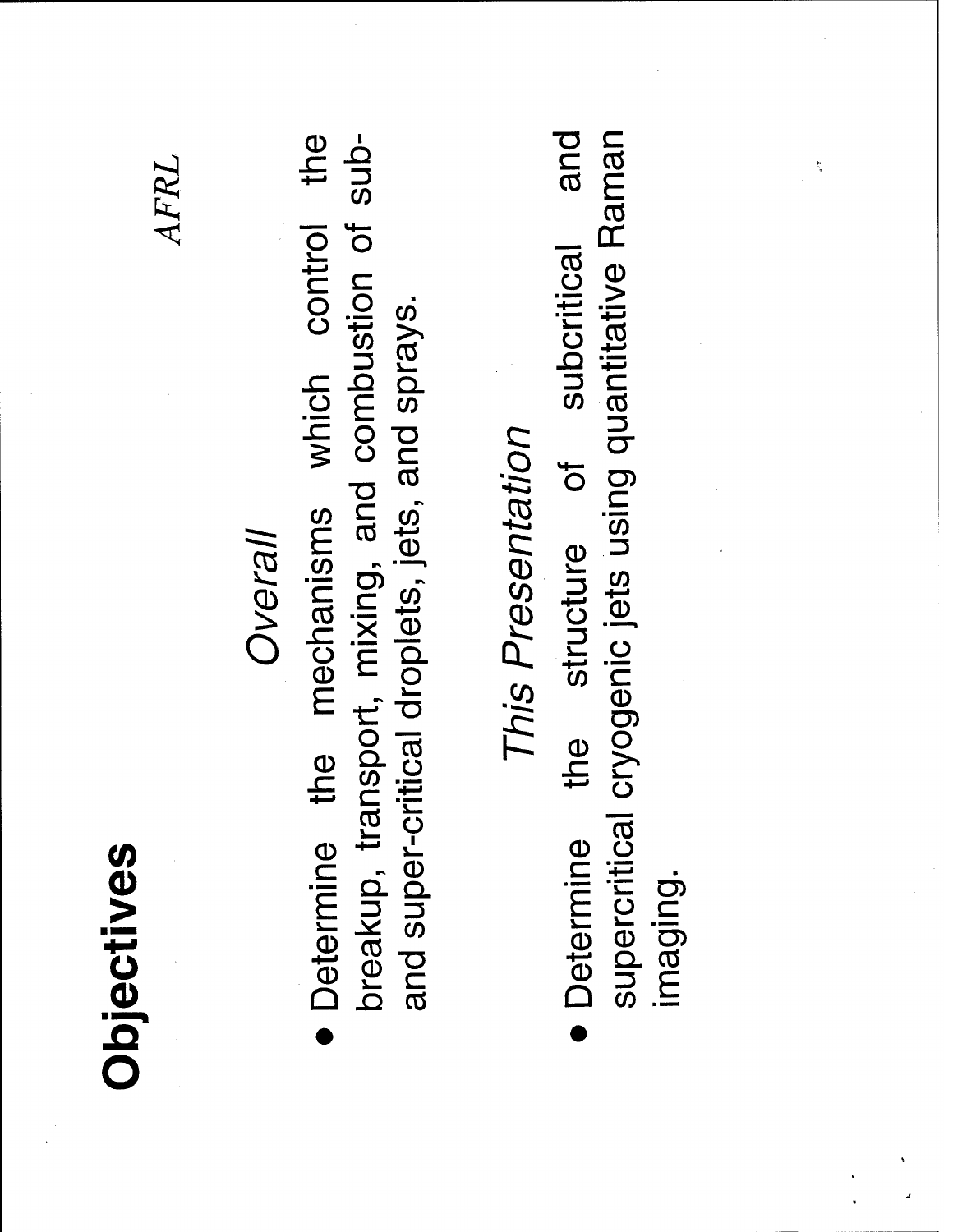### Background

critical pressure (SSME, Vulcain, etc.), the distinct · In engines having chamber pressures exceeding the difference between a "gas" and a "liquid" disappears.

AFRL

- The resulting flows are influenced by factors not present in conventional sprays:
- Vanishing surface tension and enthalpy of vaporization.
- Equivalent gas and liquid phase densities.
- Strongly enhanced gas / liquid solubility.  $\overline{1}$ 
	- Liquid-like gas phase diffusivity.
- Mixing induced critical point variations.
- Enhanced gas phase unsteadiness.
- Unknowns contribute to potentially large uncertainties in making design predictions.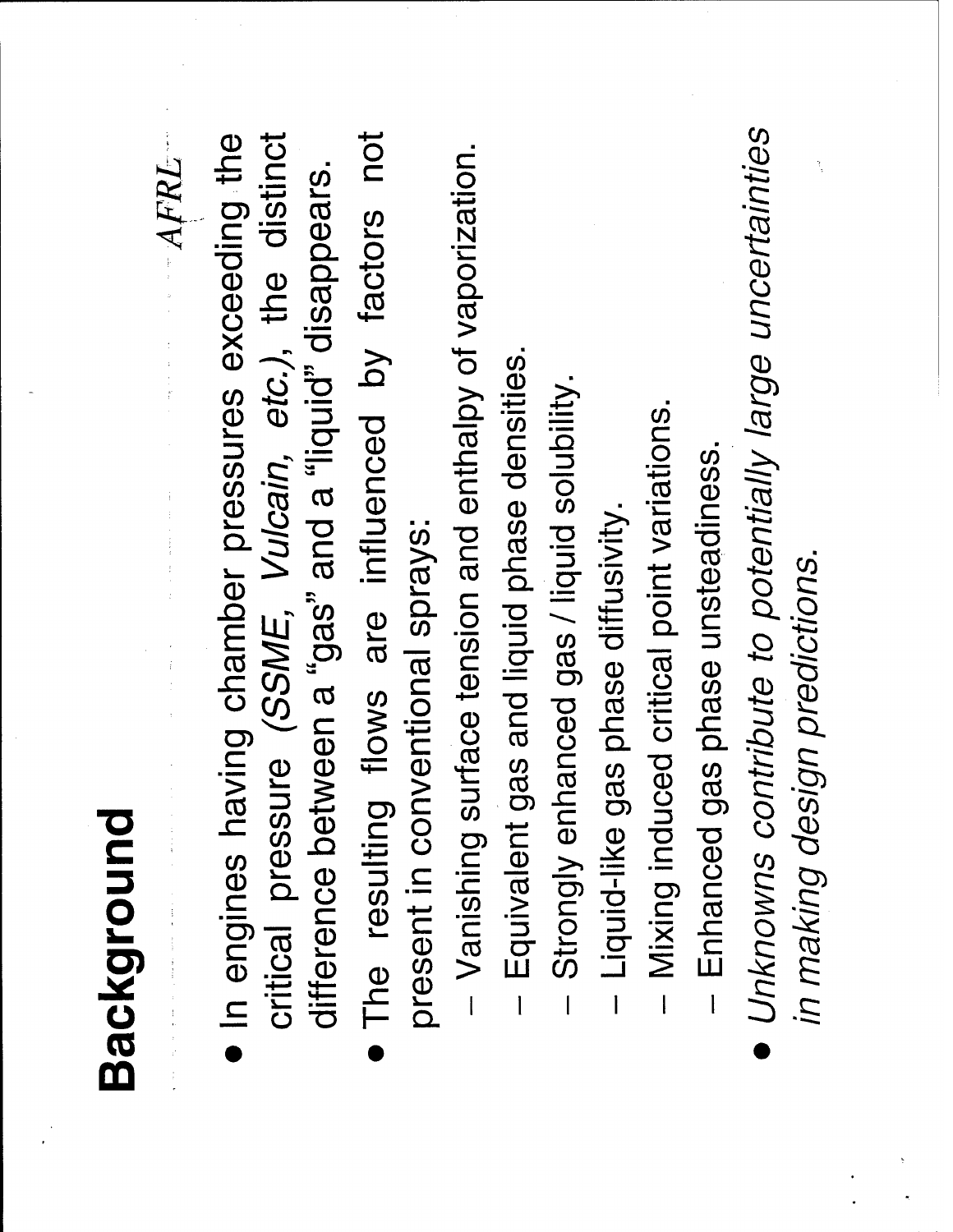## Background (2)



Surface tension  $\sigma$  vanishes at supercritical conditions.<br>Conventional atomization and breakup parameters parameters become infinite, where no data exists.

Supercritical atomization and breakup regimes are largely <u>unknown</u>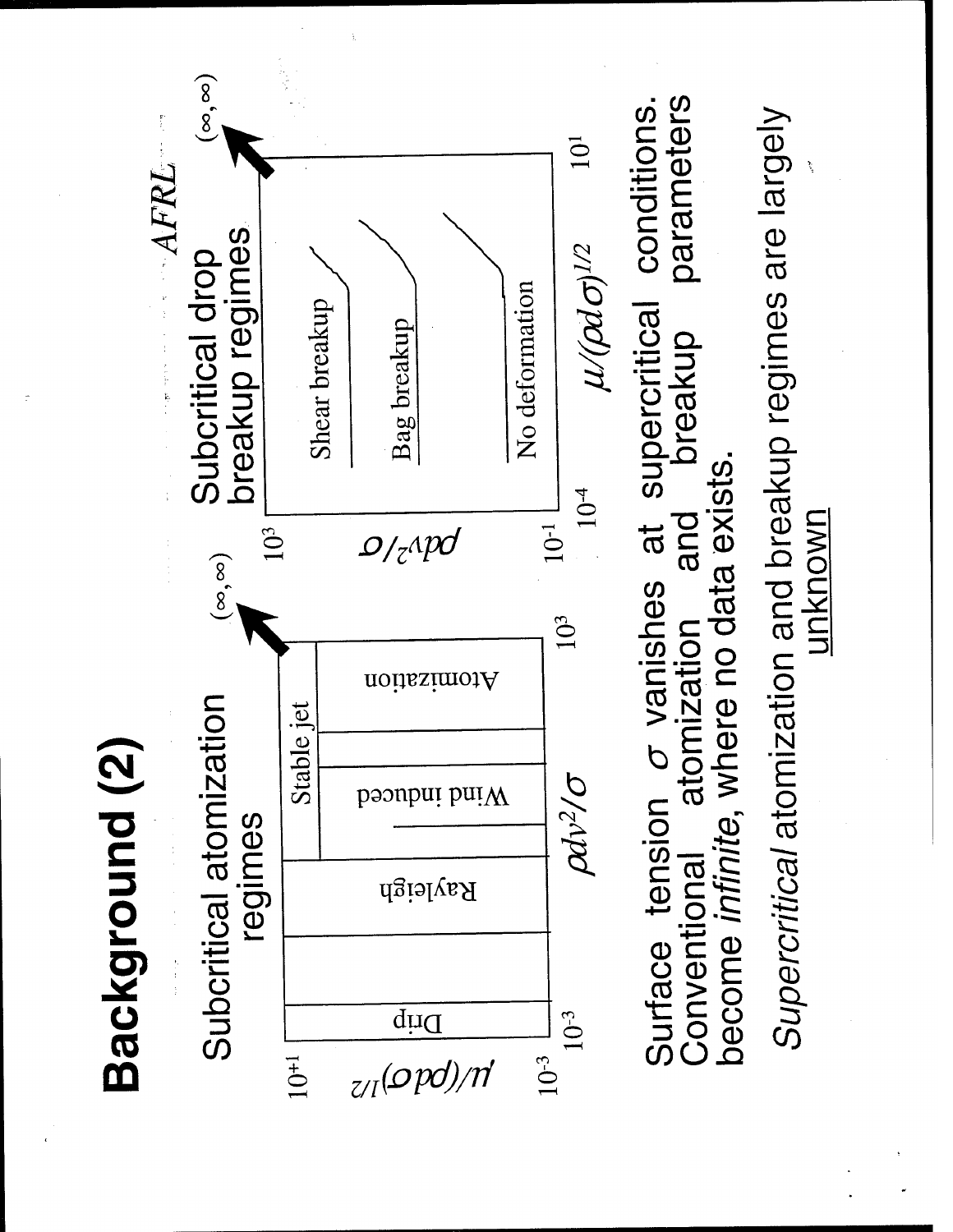画框  $Re = 25,000 - 75,000$  $V_{\text{inj}} = 10 - 15 \text{ m/s}$ **Executive** Shadowgraph Results - N<sub>2</sub> into N<sub>2</sub> **Billiam** (特許科) **es**<br>O  $T_{\text{inj}} = 99 - 120$  K  $T_{amb}$  = 300 K  $P_{cr} = 3.39$  MPa  $T_{cr}$  = 126 K **Communication**  $\hat{\mathbb{R}}$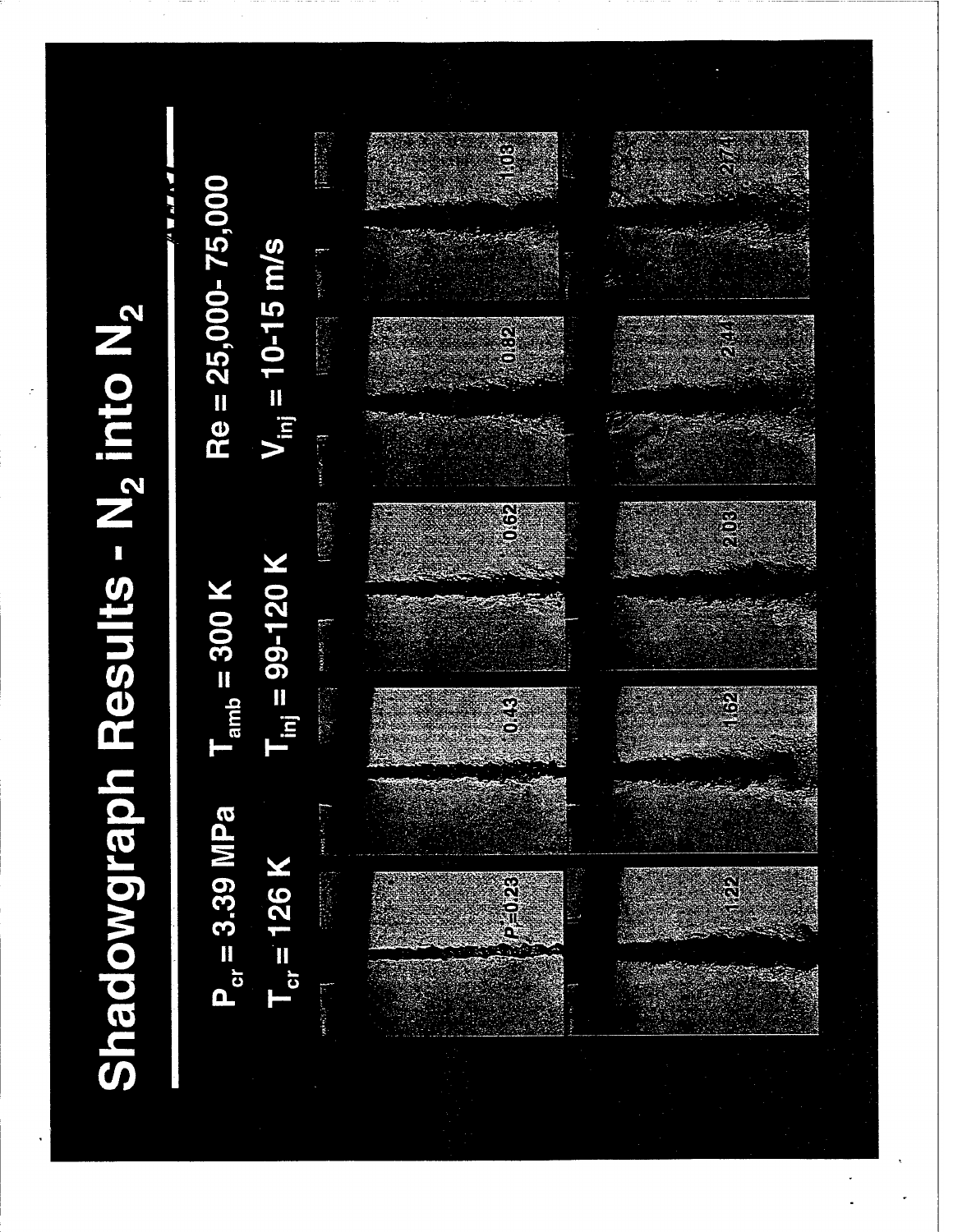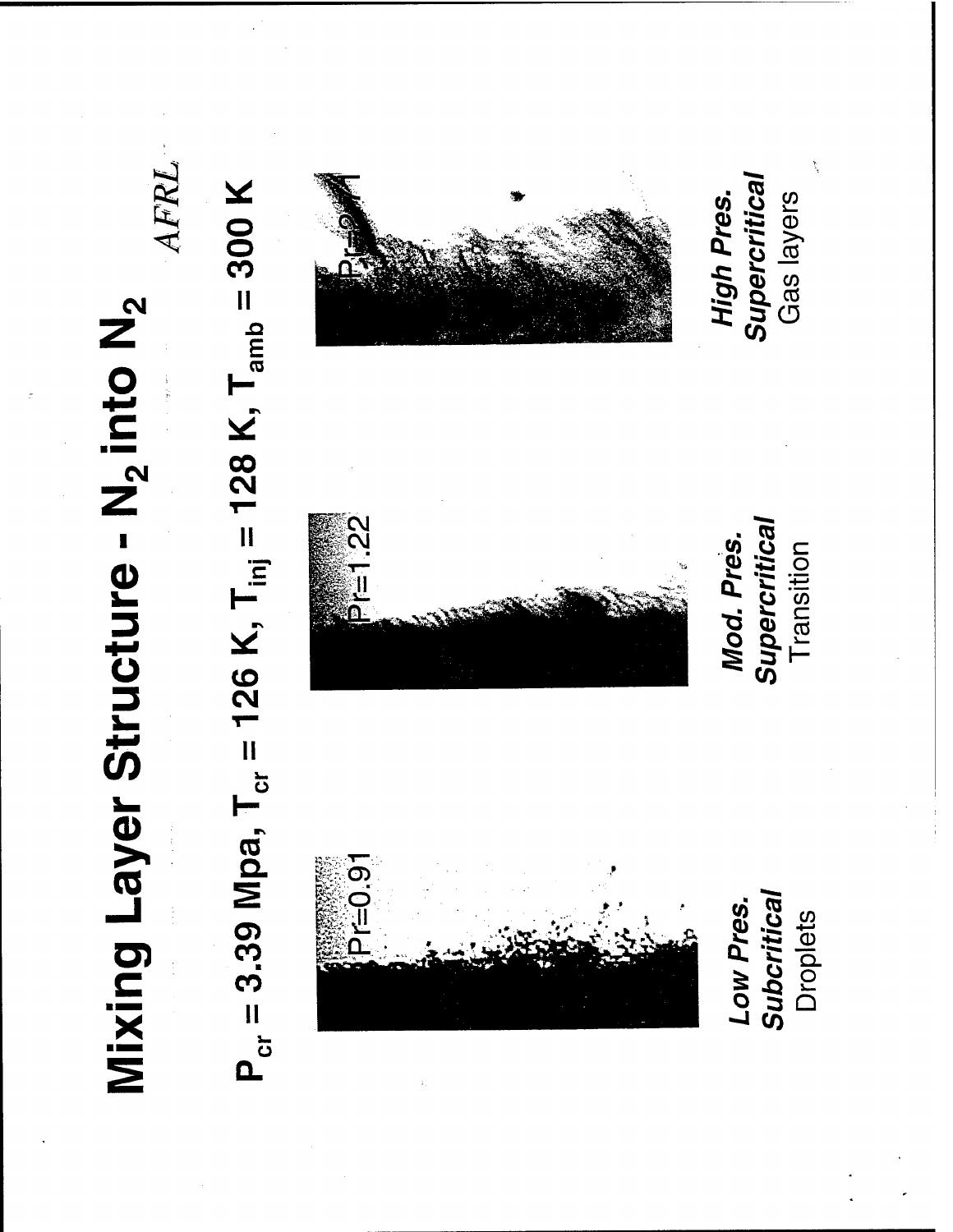# **Jet Spreading Angles**



10.00

1.00

0.10

**0.01** 

**+ ro.0** 

**Chamber/Injectant Density Ratio**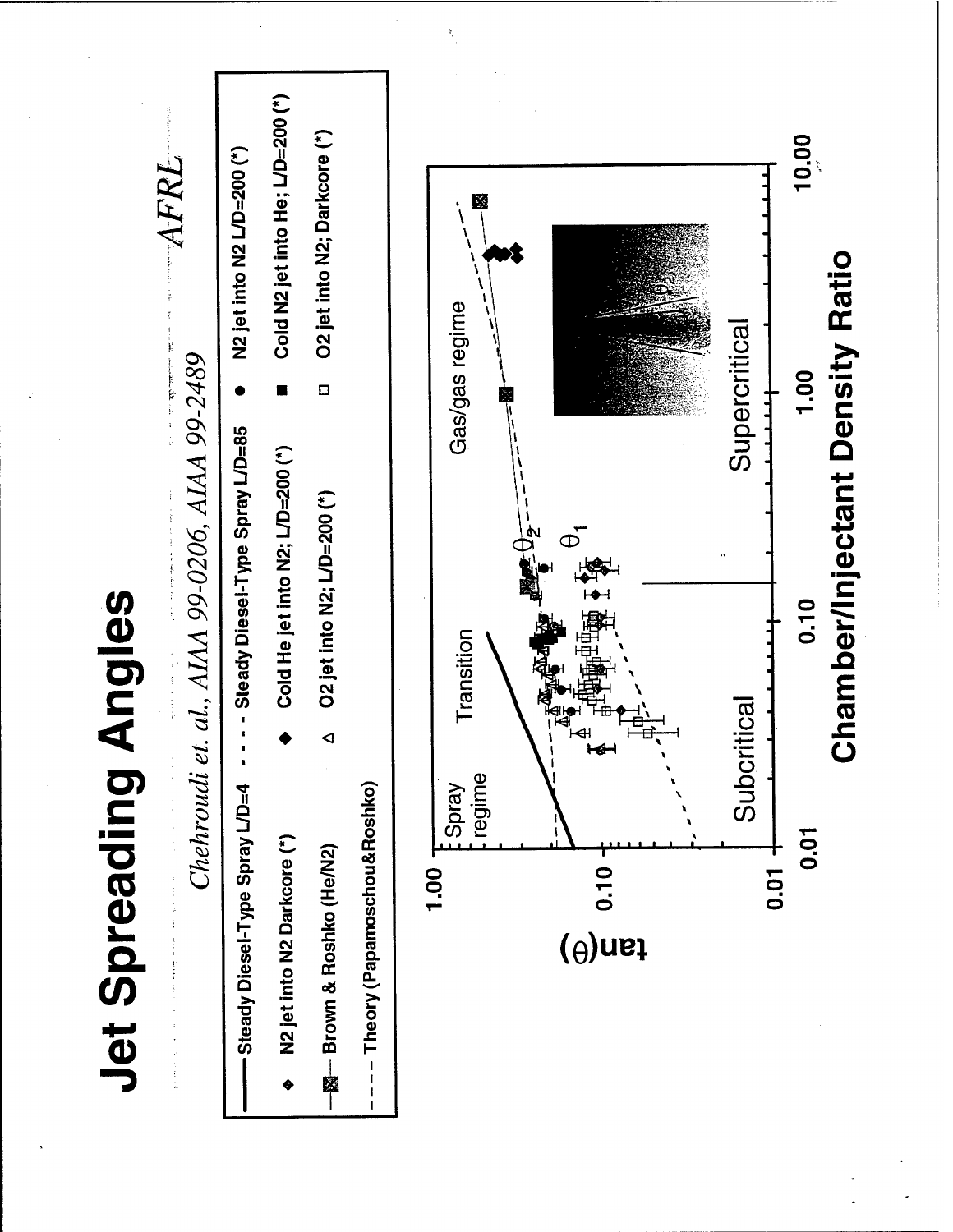# **Empirical Correlation**

 $AFRL$ 



r.<br>T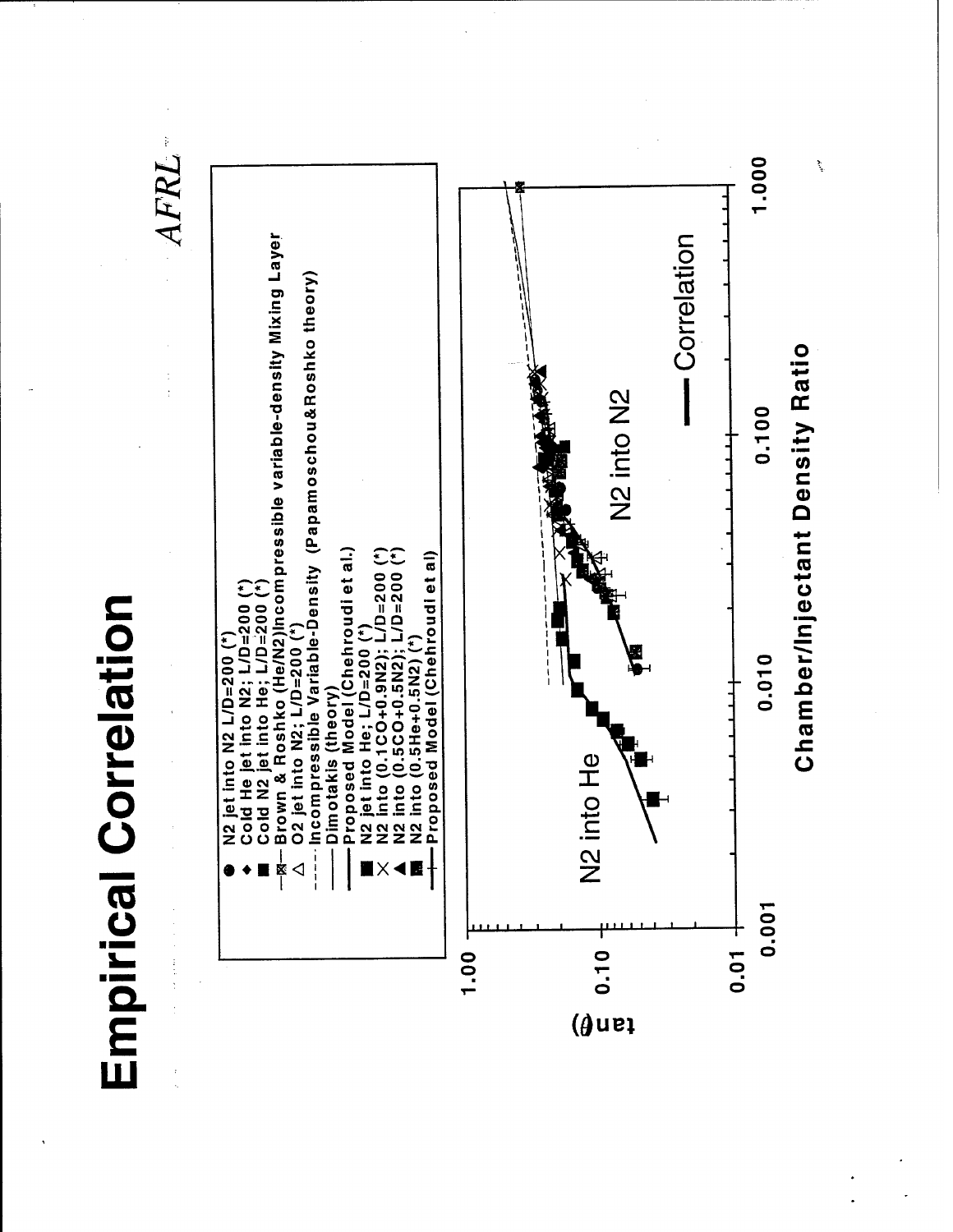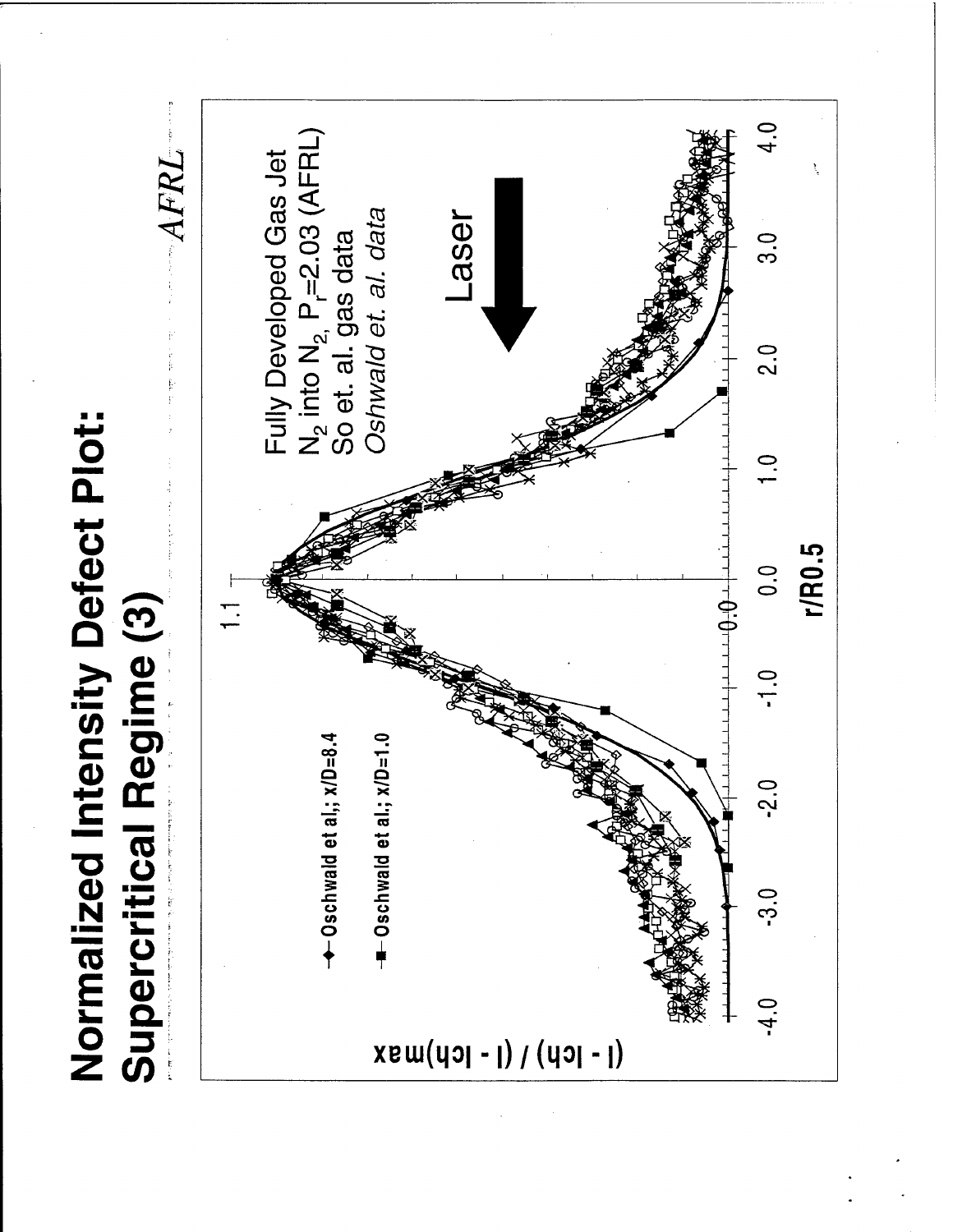Normalized Intensity Defect Plot: Supercritical Regime (4)

| i<br>Sirika 1 |
|---------------|
|               |
|               |
| f.            |
| イイド<br>ś<br>ĩ |
|               |
| ļ             |

|                      | JУД                       | Pch Pr         |                 | Inj. Tempinj. Vel Re |                           |            | Inj/Cham          |
|----------------------|---------------------------|----------------|-----------------|----------------------|---------------------------|------------|-------------------|
|                      |                           | MPa            |                 | ×                    | m/s                       |            | density ratio     |
| Oschwald et al.      |                           | $1.0$ 4.0      | <u>า</u><br>1.2 | 140                  |                           | 5.0 115000 | 3.3               |
| Oschwald et al.      | $\overline{\overline{4}}$ | $\overline{a}$ | 2.<br>T         | 118                  |                           | 5.0 126000 | 12.5              |
|                      |                           |                |                 |                      |                           |            |                   |
| Chehroudi et al. 4.8 | to $24.4$                 | 6.9            | 2.0             | 95                   | $\overline{8}$ .0         | 35000      | 7.1               |
| Chehroudi et al. 4.8 | to $24.4$                 | $\frac{1}{15}$ | 0.4             | 110                  | $\overline{\mathbf{8.0}}$ | 12000      | 40.6              |
|                      |                           |                |                 |                      |                           |            |                   |
| So et. al.           | $\overline{1}$            | $\frac{1}{7}$  |                 | 275                  | 11.6                      | 5000       | $\overline{0}$ .6 |
| So et. al.           | $\overline{\mathbf{5}}$   | $\frac{1}{7}$  |                 | 275                  | 11.6                      | 5000       | 0.6               |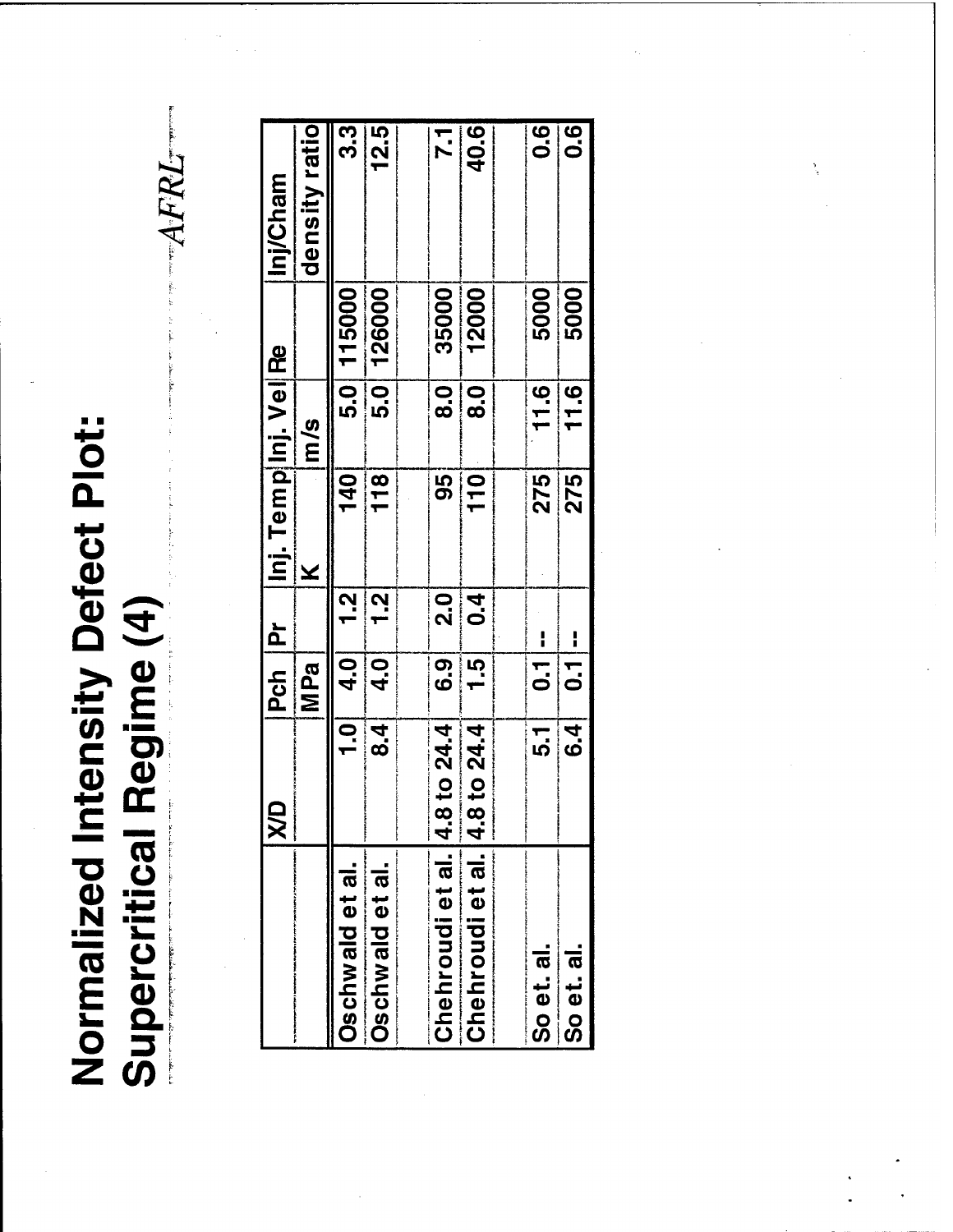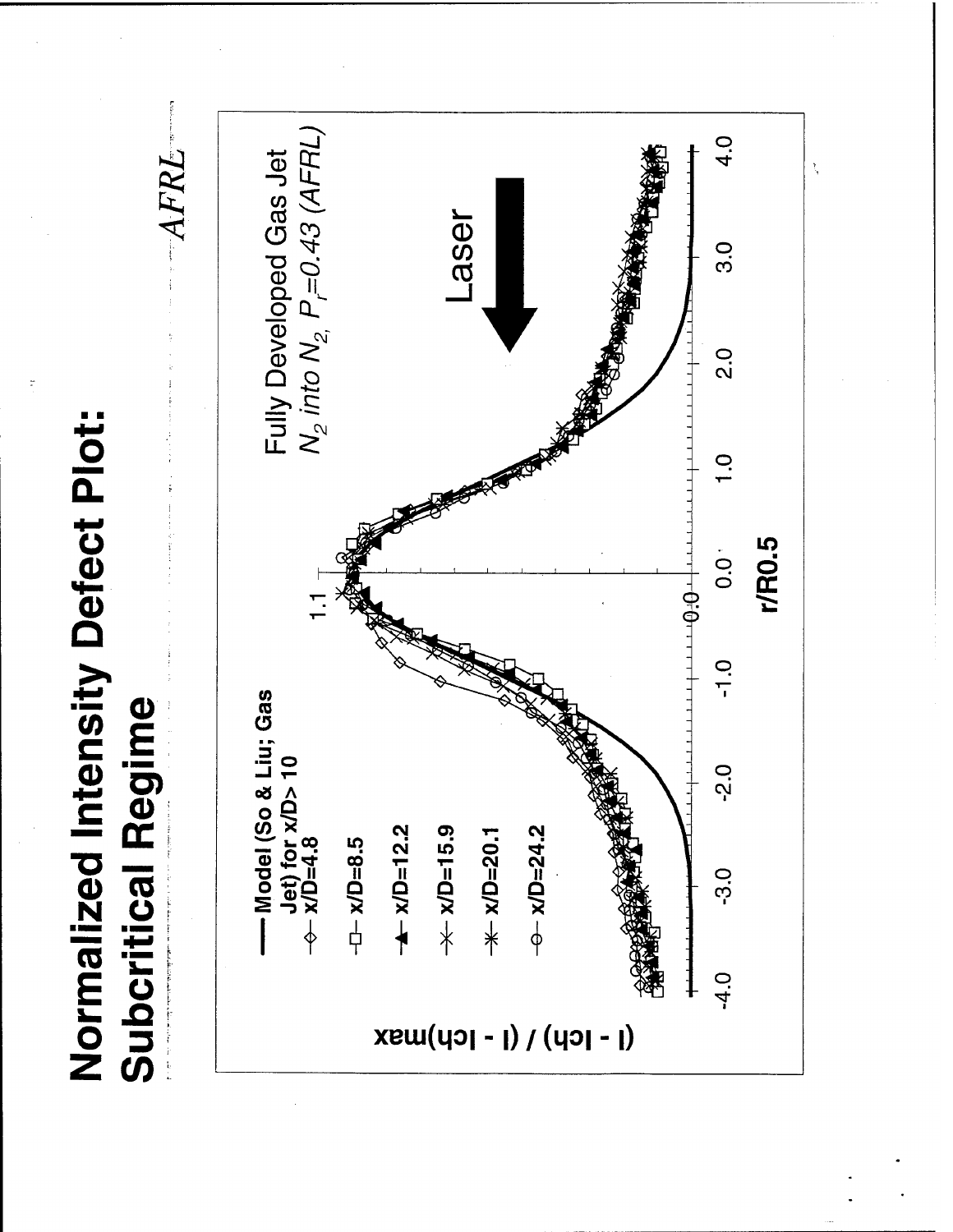### **Growth Rates**

i<br>E



AFRL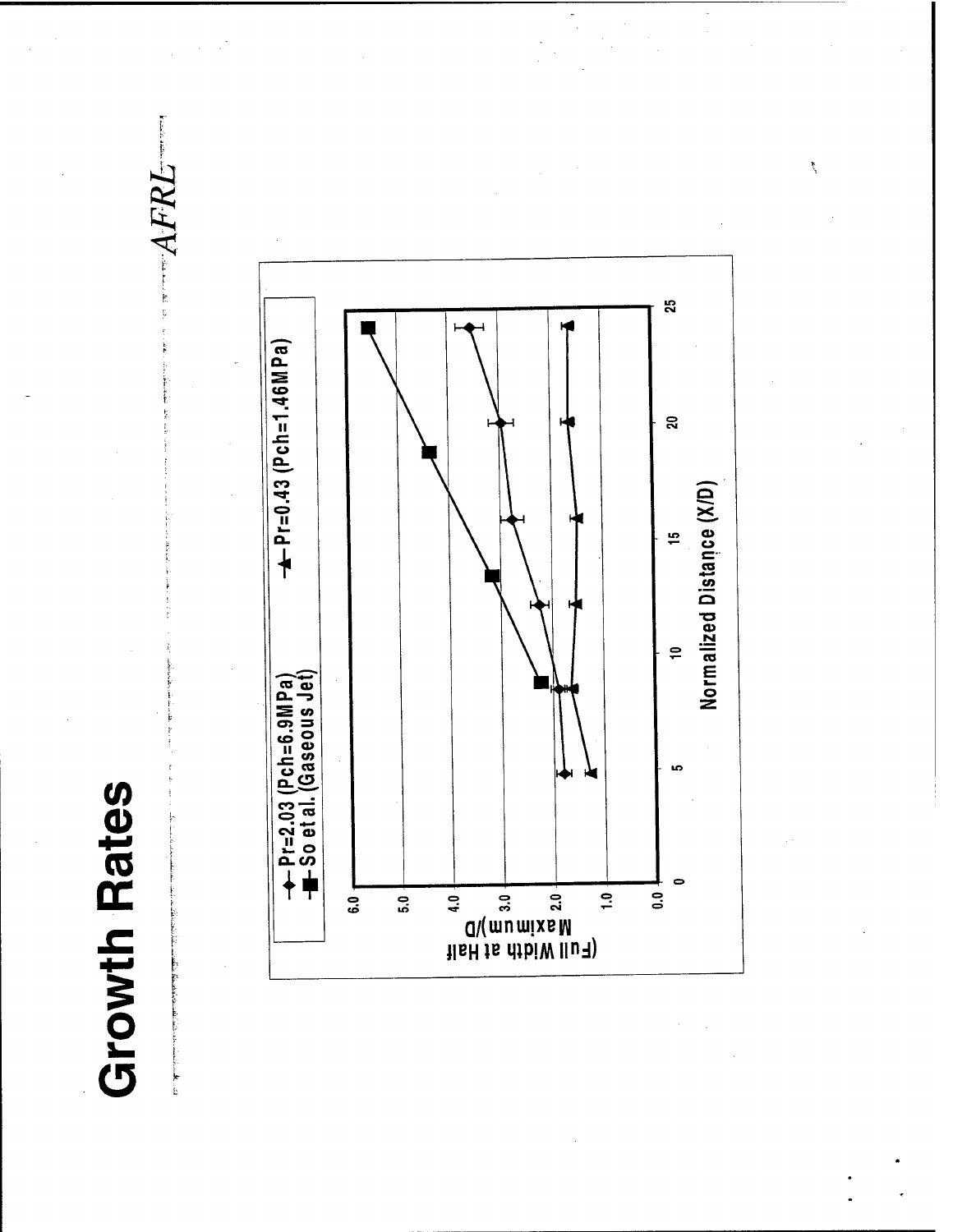# Summary & Conclusions

 $\overline{b}$ performing Raman measurements of isothermal N<sub>2</sub> at different Measurement system integrity has been established pressures.

 $-ABRL$ 

- Measurements were constrained to the near-field in order to maintain large Froude numbers (minimize buoyancy).
- Growth rates measured from Raman profiles measured at 2 x FWHM point agree well with shadowgraph measurements.
- The equivalency of visual and density growth rates has also been reported in the literature (Brown & Roshko, 1974).
- To within experimental error, the near-field plots appear to reduce to self-similar shapes for both the supercritical and subcritical cases.

- Not the same profile as for fully developed turbulent gas jets.

The near-field supercritical profile more closely approaches that of fully developed turbulent gas jets than the near-field subcritical profile.